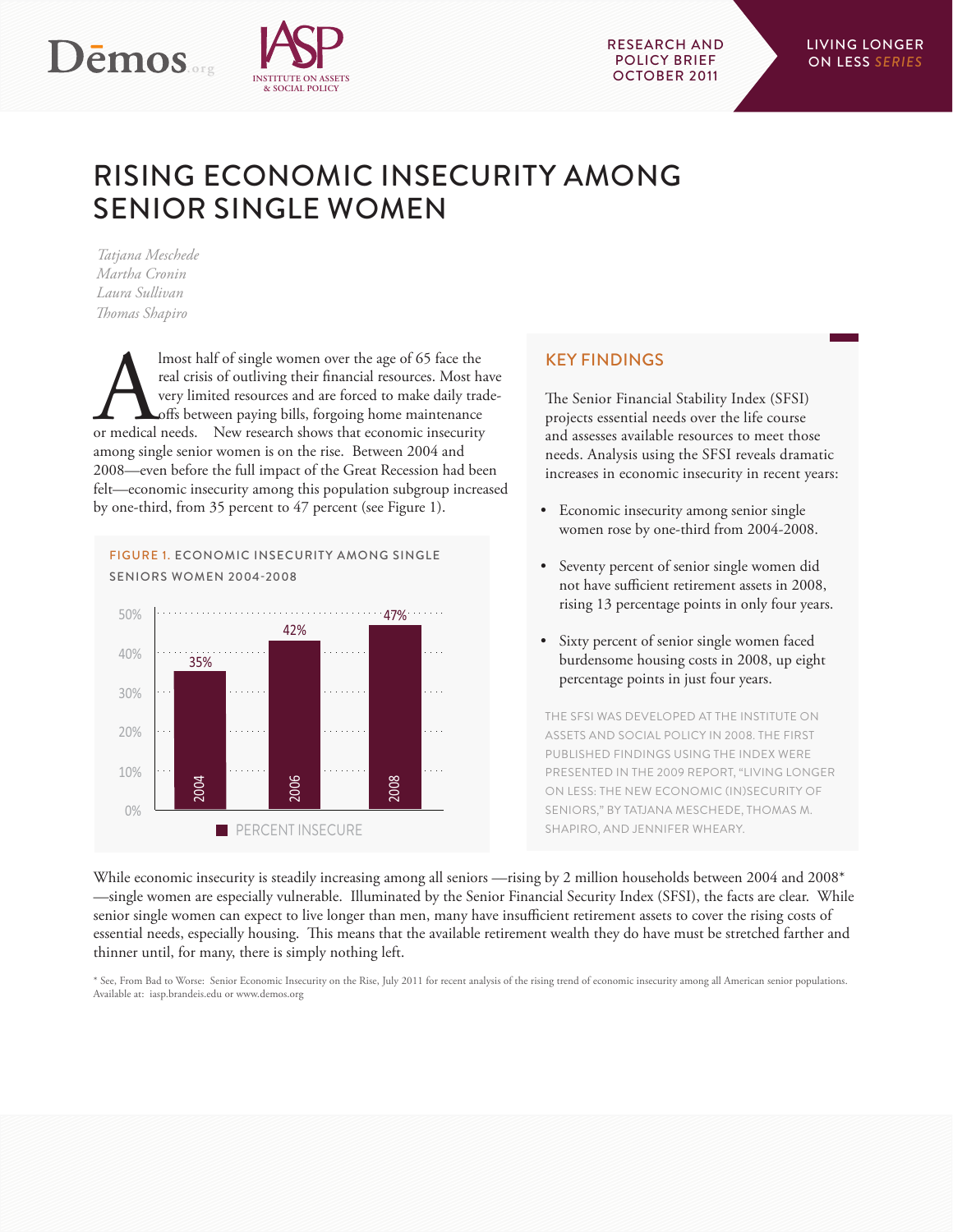Social Security, the later establishment of Medicare, along with general domestic prosperity which allowed many employers to offer secure, life-long pensions, greatly improved the economic prospects of seniors over the past 40 years. However, the economic status of senior single women has never been as secure as these general trends suggest. Recent analyses of Consumer Expenditure Survey<sup>1</sup> data, using the SFSI, suggest the economic gains made by seniors over the past generation are rapidly eroding, and senior women are among the most vulnerable.

Being part of a couple is its own source of security and has a positive effect on both emotional and economic well-being. Among the advantages, couples offer each other care-giving support during times of illness and, able to benefit from economies of scale, they have somewhat reduced housing and other essential costs relative to single people. The SFSI reveals that senior couples are among the most secure (see Figure 2).

Women, however, are much more likely than men to face their elder years alone without a partner, mostly due to their longer life expectancy. In 2008, only 57 percent of women age 65-74 were married, compared with 79 percent of men in the same age range.<sup>2</sup>



Because women typically live longer than men—at age 65, a woman can expect to live another 20 years, while the typical man will live another 17 years<sup>3</sup>—and tend to marry men who are older than themselves, women are far more likely than men to be widowed. Forty-two percent of women age 65 and over are widowed, compared with only 14 percent of men of the same age.<sup>4</sup>

Women often experience a steep decline in income after the death of a spouse. Pension benefits are typically reduced and Social Security income is cut from a couple's 150 percent to 100 percent of the highest worker's benefit.

Simply put, single people in general are more vulnerable to economic insecurity than couples and women are much more likely than men to be single as they advance into their elder years. Further, single senior women face a double disadvantage; at virtually every stage of the life-course they have had to confront barriers, which still exist for working women today, to their ability to financially prepare for the likelihood that they will one day be elderly and single.

# WHAT FACTORS CAUSE SENIOR SINGLE WOMEN TO BE MORE VULNERABLE TO ECONOMIC INSECURITY?

Measuring five key factors that impact senior economic security—retirement assets, household budget, healthcare expenses, home equity, and housing costs—the SFSI offers a comprehensive framework to assess the strengths and vulnerabilities of economic security among older Americans over their life-course and illuminates policy areas that can strengthen (or undermine) their well-being. By this measure, a household is deemed to be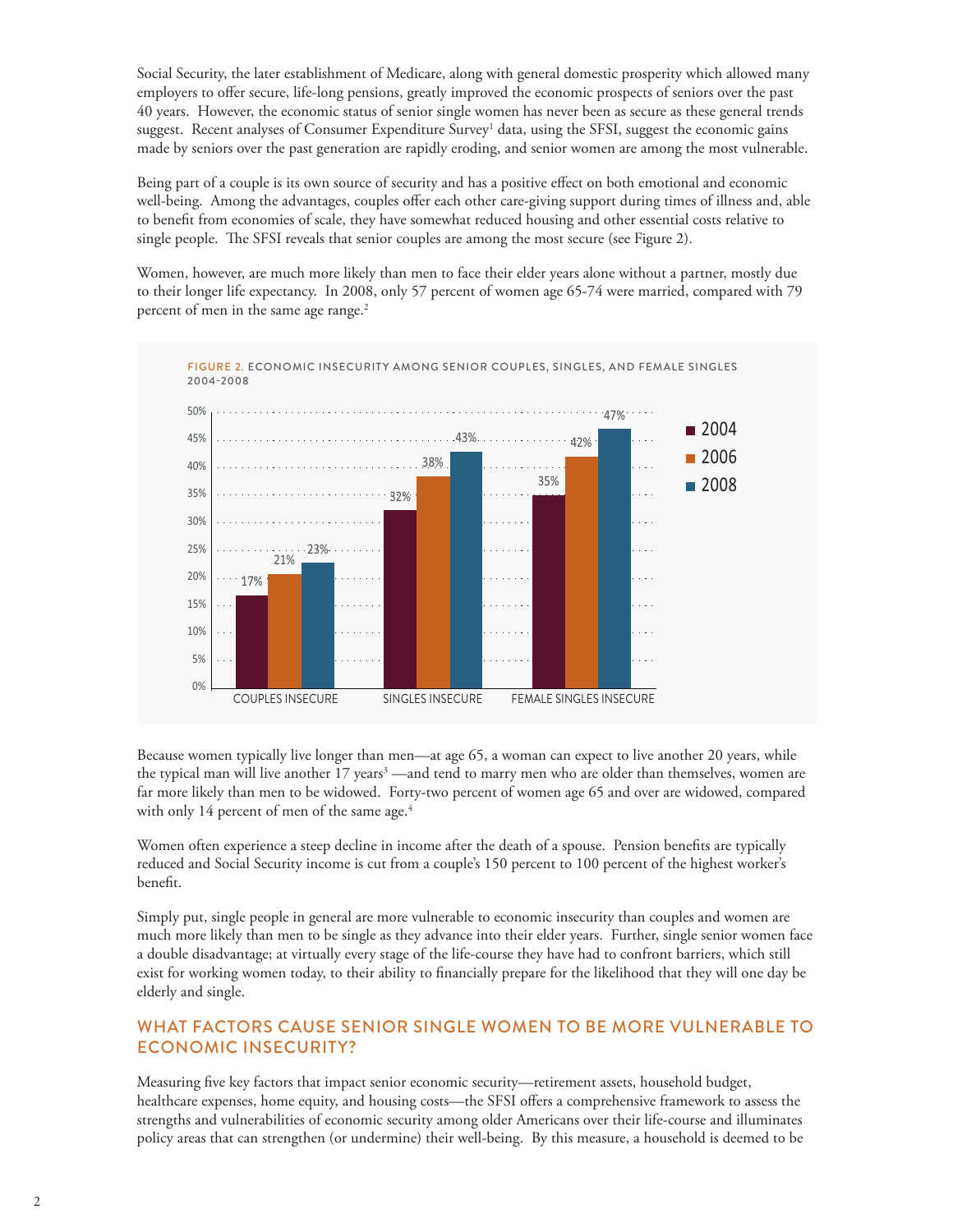secure if it meets the security threshold for the asset factor plus two of the four additional factors. Conversely, a household is insecure when it is insecure in the asset factor, as well as two other factors.5

An examination of the economic status of senior single women along each of the five factors of the index provides a clearer picture of the unique challenges facing this subgroup of the population. Single senior women are vulnerable along all five factors of the index. However, three factors stand out in terms of the overall numbers experiencing insecurity and in the increase over time: retirement assets, housing costs, and household budgets (see Figure 3).



### **Far too many single senior women have too few retirement assets and the portion of women experiencing asset insecurity is rising dramatically.**

• Seventy percent of senior single women were asset insecure in 2008, meaning they did not have enough retirement asset wealth to sustain them for the remainder of their lives. This number rose by 13 percentage points in just four years.

While asset security is fundamental to a secure retirement, women throughout the life course accrue substantially less wealth than do their male counterparts. In fact, women own only 36 percent as much wealth as men.<sup>6</sup> This gender wealth gap is the cumulative result of gender-based historical inequalities that persist, despite dramatically improved opportunities for working women today. Today's 65-year-old woman was 17 years old in 1963, the year Betty Friedan's *The Feminine Mystique* was published. These women were on the front end of a wave of changing work and family roles that dramatically changed the lives of women and families. Still, while it was becoming more common for women to work outside of the home, those who did earned substantially less on average than men and were expected to bear the primary care-giving responsibilities for their children and aging parents, often leaving the workforce (as well as their earning potential) for extended periods. While prospects have improved, women in the workforce today continue to encounter these same barriers to their wealthbuilding efforts.

**Working women earn less on average than men.** While the earnings gap between men and women has narrowed substantially over time, it remains remarkably persistent. Even today, women make only 77 cents for every dollar of male income.7 Today's senior women who were employed during the 1970s were making only 60 percent of the typical man's salary.<sup>8</sup> The cumulative impact of the wage gap is substantial, resulting in not only lost wages, but lower Social Security and pension benefits and a reduced ability to save for retirement.

**Women are more likely to work part-time than men.** Over time, the part-time status of women in the workforce has changed very little. In 1970, 26 percent of working women worked part-time, compared with about 9 percent of male workers. By 2008, the numbers had barely changed, with 25 percent of women working mostly part time and 11 percent of men.<sup>9</sup> In addition to having lower wages, part-time workers are often not eligible to receive a pension or other retirement benefits.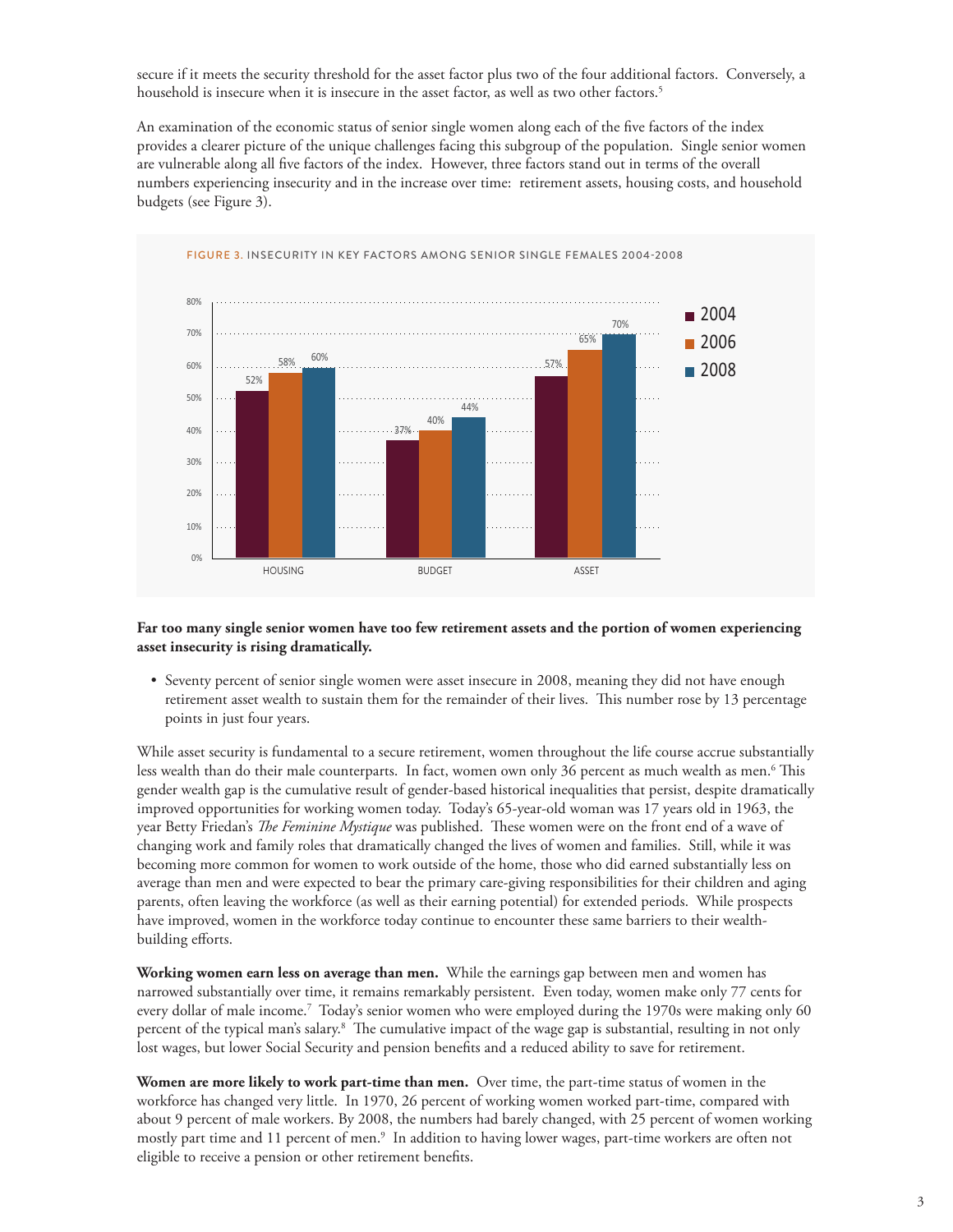**Women are more likely than men to have extended interruptions in their careers to handle family caregiving duties.** Of workers retiring in 2006, the typical woman had worked 34 years over her lifetime, while the typical man had worked 43 years.10 Additionally, having children lowers a woman's lifetime earnings. Relative to similar women who never give birth, having a child costs the average high skilled woman \$230,000 in lost lifetime wages and \$49,000 for low skilled women.<sup>11</sup> Having children does not adversely affect the lifetime earnings of men.<sup>12</sup> Less time in the labor force translates into lower lifetime earnings, lower savings and lower benefits than men.

Because of longer expected life-spans than men, single women need to build up *more* retirement assets than do men to ensure a life-long economically secure retirement. In truth, however, women continue to confront limits to their ability to amass adequate retirement wealth and face retirement with significantly fewer resources than their male counterparts.

# WHY THE RAPID RISE IN ECONOMIC INSECURITY?

Despite often inadequate retirement assets, senior single women experience the same rising costs of essential expenses as others. Faced with increasing housing costs, single senior women are seeing their limited assets depleted at an ever accelerating pace and household budgets stretched to the breaking point.

# • **Sixty percent of senior single women spent 30 percent or more of their annual income on housing costs in 2008.**

While a large portion of seniors have equity in their homes, housing costs represent the single largest expenditure for those over the age of 65.<sup>13</sup> Many live in older homes that require substantial maintenance and for those who do not own their own homes, a substantial portion of their limited resources must go toward rent. Further, single elderly women, along with racial and ethnic minorities, are among those most likely to have been victimized by predatory lenders. Stories abound of elderly individuals (often women) who live on modest, fixed incomes having all of their home equity wealth stripped away by unscrupulous lenders promising ready cash to cover home repairs and medical expenses. Because of such abuses and the related freefall of home values in recent years, single senior women have lower wealth relative to their housing costs than they did just a few years before.

# • **Forty-four percent of single senior women households had a zero or negative budget balance after paying for essential needs in 2008.**

Declining retirement assets combined with increasing costs of bare bones essentials, such as housing, healthcare, food, transportation and utilities, results in budgets that are stretched to the breaking point. The simple reality for an ever increasing number of senior single women is that more is being spent each month than is coming in, leaving such households with no additional resources to cover expenses that are not essential.

# IMPROVING THE ECONOMIC PROSPECTS OF SENIOR SINGLE WOMEN

Faced with limited assets, rising costs and longer life-spans, many senior single women are simply running out of economic resources. Women, in particular, have been limited in their capacities to build adequate retirement assets. Therefore, to promote long-term economic security, policy changes must: 1) encourage the development of retirement wealth for working age women across the life course, and 2) shore up existing social programs and resources. To fulfill this two-part strategy to broaden security among today's seniors and future retirees, policymakers should:

- • Strengthen pension provisions to ensure the stability of employer and employee investments.
- Increase asset building opportunities throughout the life-course.
- • Encourage flexible employment options for older workers to ease the transition to retirement.
- • Strengthen Social Security for vulnerable groups, such as low-income earners and those with sporadic attachment to the labor market due to caregiving and other responsibilities. Social Security is an essential source of income for many elderly unmarried women, with 46 percent relying on Social Security for 90 percent or more of their income.<sup>14</sup>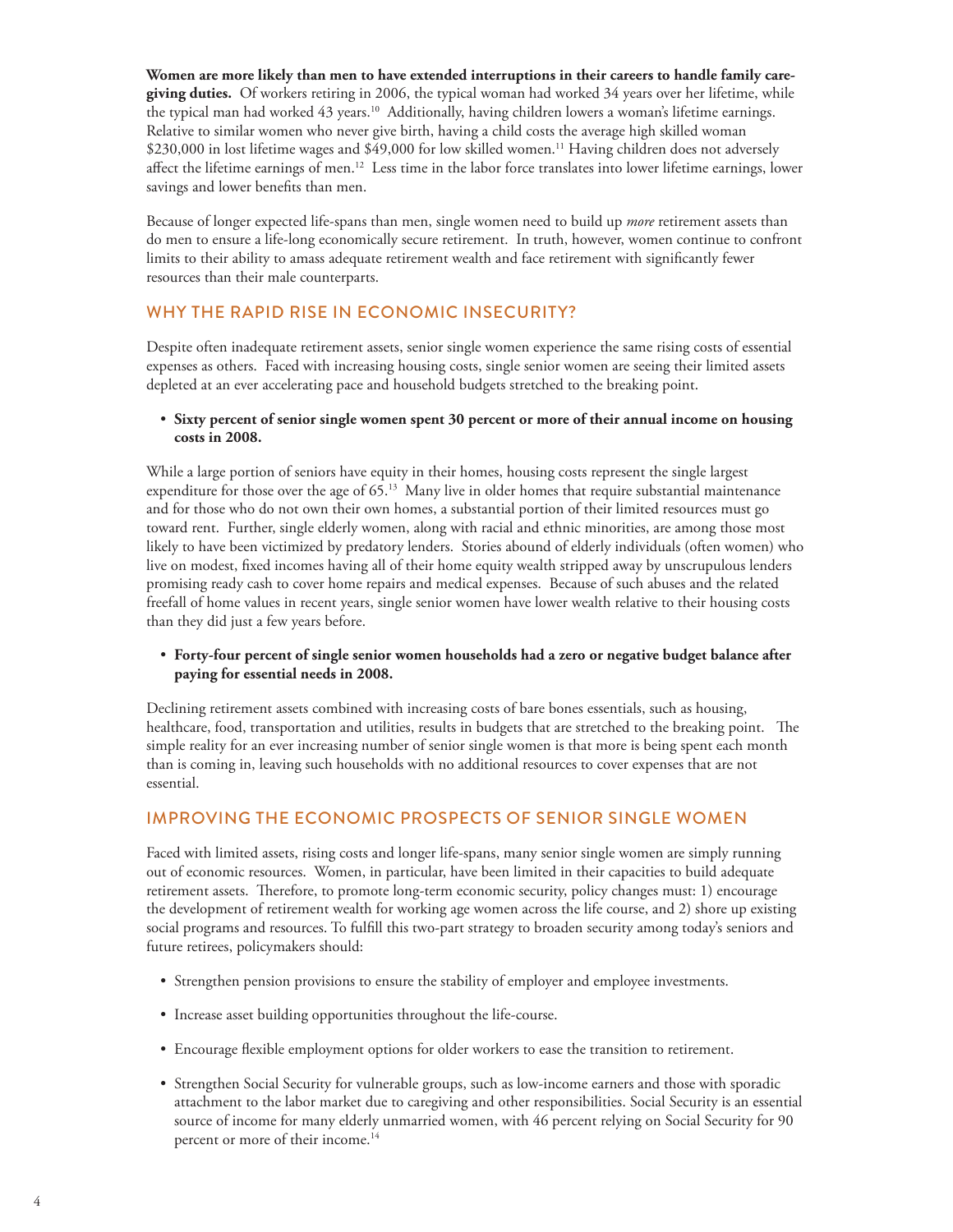- • Support a strong Community Living Assistance Services and Supports program (CLASS Act) to enable working adults the opportunity to plan for future long-term care needs, such as in-home services, adult day health or institutional care.
- • Support reauthorization and full funding of the Older Americans Act. Up for reauthorization this year, the Older Americans Act funds a wide array social programs, such as senior meals, transportation, homebased health care and employment programs that help vulnerable seniors meet basic needs.
- • Expand programs that reduce housing expenses for vulnerable seniors, such as utility assistance and rental housing vouchers.

# THE SENIOR FINANCIAL STABILITY INDEX (SFSI)

Unlike traditional measures of poverty (e.g. the federal poverty guideline), the SFSI recognizes that economic well-being is multifaceted and cannot be adequately measured by a single aspect of a household's resources. Thus, the SFSI incorporates five key factors that impact economic security: retirement assets, household budget, healthcare expenses, home equity, and housing costs. By this measure, a household is deemed to be secure if it meets the security threshold for the asset factor plus two of the four additional factors. Conversely, a household is insecure when it is insecure in the asset factor, as well as two other factors. More detailed information is available at http://iasp.brandeis.edu/pdfs/bat4llolsfsi.pdf

# ENDNOTES

- 1. U.S. Department of Labor, Bureau of Labor Statistics. *Consumer Expenditure Survey*, 2004-2008.
- 2. Federal Interagency Forum on Aging-Related Statistics. Older Americans 2010: Key Indicators of Well-Being. Washington, DC: U.S. Government Printing Office. July 2010.
- 3. U.S. Social Security Administration. http://www.ssa.gov/OACT/STATS/table4c6.html
- 4. Federal Interagency Forum on Aging-Related Statistics. Older Americans 2010: Key Indicators of Well-Being.
- 5. For detailed information on the five factors that make up the Senior Financial Stability Index and the thresholds for security and insecurity refer to, *Living Longer on Less: The New Economic (In)security of Seniors*. Available at: http://iasp.brandeis.edu/pdfs/bat4llolsfsi.pdf
- 6. Mariko Lin Chang. *Shortchanged: Why Women Have Less Wealth and What Can Be Done About It.* New York: Oxford University Press, 2010.
- 7. The American Association of University Women. 2011. The Simple Truth about the Gender Pay Gap. http://www.aauw.org/learn/research/upload/ SimpleTruthAboutPayGap1.pdf
- 8. Ibid.
- 9. Current Population Survey, U.S. Department of Labor, U.S. Bureau of Labor Statistics. http://www.bls.gov/cps/wlftable20.htm
- 10. Social Security Administration, Office of the Chief Actuary
- 11. Wilde, E. T., L. Batchelder, et al. 2010. "The Mommy Track Divides: The Impact of Childbearing on Wages of Women of Differing Skill Levels." NBER Working Paper Series.
- 12. Ibid.
- 13. Bureau of Labor Statistics, Consumer Expenditure Survey.
- 14. Press Office, Social Security Administration, Fact Sheet: Social Security Is Important to Women (Oct. 2008), http://www.socialsecurity.gov/ pressoffice/factsheets/women-alt.pdf